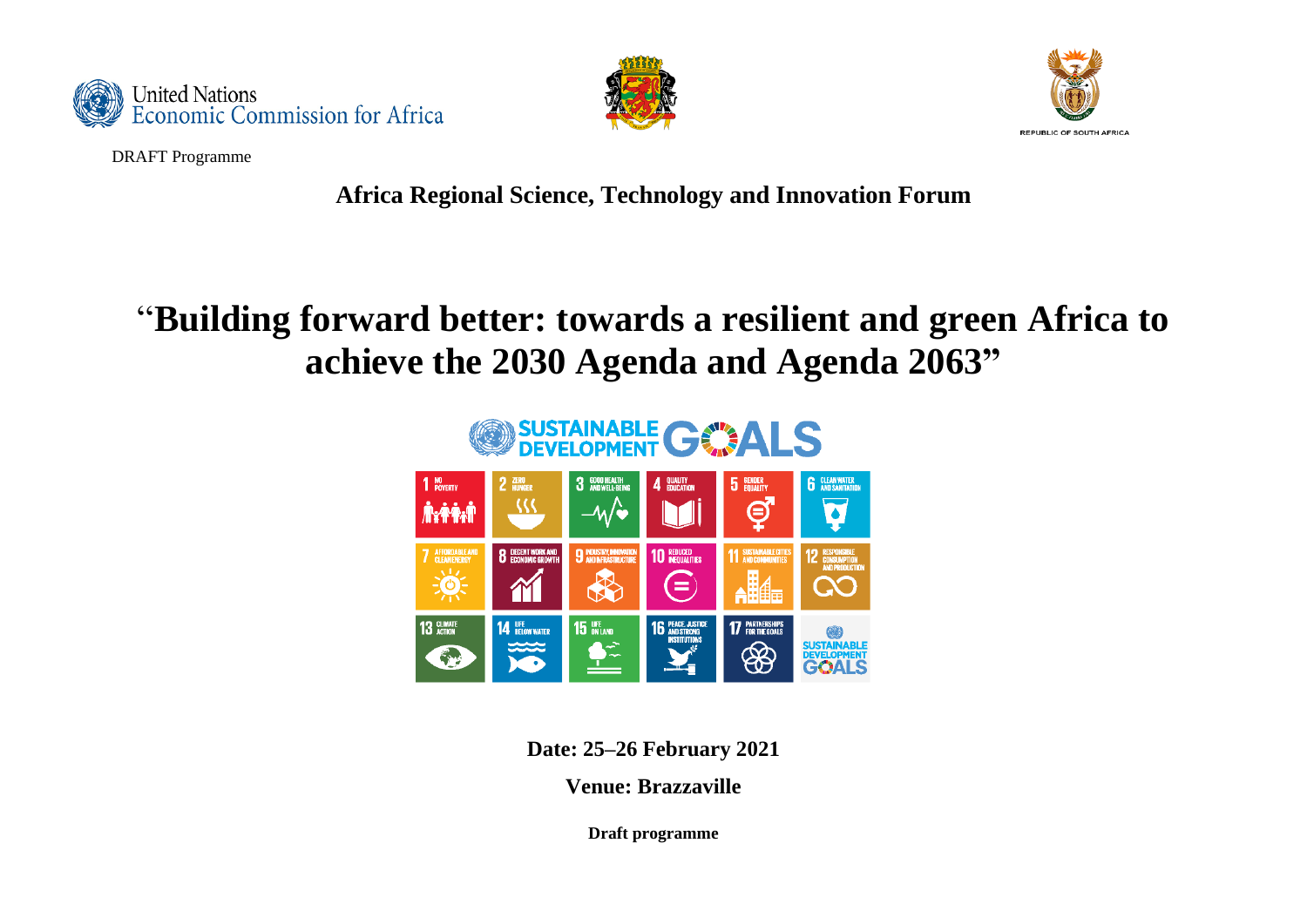





| 25 February 2021    |                                                                                                                                                                                                                                                                                                                                                                                                                                                                                                                                                                                |
|---------------------|--------------------------------------------------------------------------------------------------------------------------------------------------------------------------------------------------------------------------------------------------------------------------------------------------------------------------------------------------------------------------------------------------------------------------------------------------------------------------------------------------------------------------------------------------------------------------------|
| 8-9.30 a.m.         | <b>Registration</b>                                                                                                                                                                                                                                                                                                                                                                                                                                                                                                                                                            |
| $9.30 - 10.30$ a.m. | <b>Opening session</b><br>Director of Ceremony: Jean-Paul Adam, Director, Technology, Climate Change and Natural Resources Management, ECA                                                                                                                                                                                                                                                                                                                                                                                                                                     |
|                     | Welcome remarks:                                                                                                                                                                                                                                                                                                                                                                                                                                                                                                                                                               |
|                     | Shamila Nair-Bedouelle, Assistant Director-General for Natural Sciences, UNESCO<br>$\bullet$                                                                                                                                                                                                                                                                                                                                                                                                                                                                                   |
|                     | Vera Songwe, Under-Secretary General of the United Nations and Executive Secretary of ECA, Ethiopia                                                                                                                                                                                                                                                                                                                                                                                                                                                                            |
|                     | Remarks by Mrs Arlette Soudan-Nonault, Minister of tourism and environment, Congo                                                                                                                                                                                                                                                                                                                                                                                                                                                                                              |
|                     | <b>Keynote addresses</b>                                                                                                                                                                                                                                                                                                                                                                                                                                                                                                                                                       |
|                     | Outgoing Chair: Amon Murwira: Minister of Higher and Tertiary Education, Innovation, Science and Technology Development,<br>Zimbabwe                                                                                                                                                                                                                                                                                                                                                                                                                                           |
|                     | Incoming Chair: Parfait Aimé Coussoud Mavoungou, Minister for Scientific Research and Technological Innovation, Congo,                                                                                                                                                                                                                                                                                                                                                                                                                                                         |
|                     | Overview of the STI Forum by Jean-Paul Adam, Director, Technology, Climate Change and Natural Resources Management, ECA                                                                                                                                                                                                                                                                                                                                                                                                                                                        |
|                     | Moderator: Jean-Paul Adam, ECA                                                                                                                                                                                                                                                                                                                                                                                                                                                                                                                                                 |
|                     |                                                                                                                                                                                                                                                                                                                                                                                                                                                                                                                                                                                |
| $10.30 - 11.30$     | Assessing Progress on Implementing Recommendations of the Forum                                                                                                                                                                                                                                                                                                                                                                                                                                                                                                                |
| a.m.                | The first and second Africa Regional Forum made several recommendations and key messages to enable member States leverage science,<br>technology and innovation to meet the Sustainable Development Goals. The key messages of the first Forum included: Inadequate hard and<br>soft STI infrastructure; a) Inadequate investment by African countries in STI; b) importance of harnessing the innovative spirit of Africa's<br>youth; c) development of relevant and realistic STI policies and strategies; and d) promotion of Intra-African STI collaboration as essential. |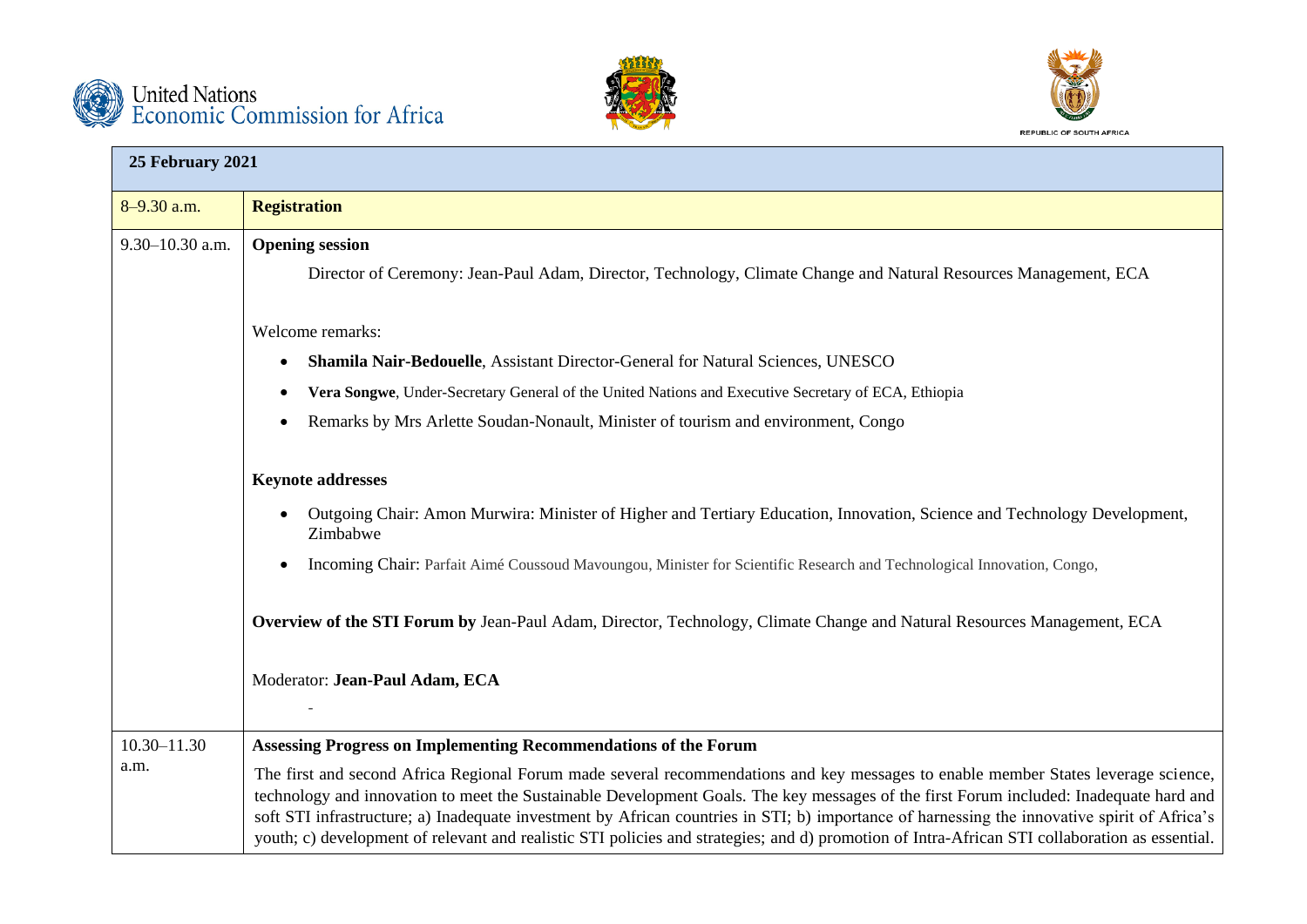





|                               | The second Forum This session will focus on actions taken by ECA, partners and member States. Second Forum call on countries to: a) build<br>capacity in the basic sciences and engineering; b) significantly scale up investments in research and development; c) align the critical skills at<br>country level to effectively respond to a future that is increasingly driven by science, technology and innovation; d) establish innovation hubs,<br>incubators and common equipment centres; e) develop a strategy that co-implements the fourth industrial revolution, while taking advantage of<br>established technologies in order to catch up and meet the aspirations of the 2030 Agenda and Agenda 2063 of the African Union; f) strengthen<br>collaboration and partnerships at a continental and regional level; g) draw lessons from the experiences of other regions to make significant<br>inclusive and sustainable development gains; h) adopt and promote renewable energy technologies and i) redesign the curricula of higher |
|-------------------------------|----------------------------------------------------------------------------------------------------------------------------------------------------------------------------------------------------------------------------------------------------------------------------------------------------------------------------------------------------------------------------------------------------------------------------------------------------------------------------------------------------------------------------------------------------------------------------------------------------------------------------------------------------------------------------------------------------------------------------------------------------------------------------------------------------------------------------------------------------------------------------------------------------------------------------------------------------------------------------------------------------------------------------------------------------|
|                               | education to produce goods and services. For details, see the reports of the 2019 and 2020 Forums.                                                                                                                                                                                                                                                                                                                                                                                                                                                                                                                                                                                                                                                                                                                                                                                                                                                                                                                                                 |
| Presentation (10 minute each) |                                                                                                                                                                                                                                                                                                                                                                                                                                                                                                                                                                                                                                                                                                                                                                                                                                                                                                                                                                                                                                                    |
|                               | Jean-Paul Adam, Director, Technology, Climate change and Natural Resource Management Division, ECA                                                                                                                                                                                                                                                                                                                                                                                                                                                                                                                                                                                                                                                                                                                                                                                                                                                                                                                                                 |
| <b>UNESCO</b>                 |                                                                                                                                                                                                                                                                                                                                                                                                                                                                                                                                                                                                                                                                                                                                                                                                                                                                                                                                                                                                                                                    |
|                               |                                                                                                                                                                                                                                                                                                                                                                                                                                                                                                                                                                                                                                                                                                                                                                                                                                                                                                                                                                                                                                                    |
|                               | Panel discussion on enhancing implementation and reporting                                                                                                                                                                                                                                                                                                                                                                                                                                                                                                                                                                                                                                                                                                                                                                                                                                                                                                                                                                                         |
| Anneline Morgan (SADC)        |                                                                                                                                                                                                                                                                                                                                                                                                                                                                                                                                                                                                                                                                                                                                                                                                                                                                                                                                                                                                                                                    |
|                               | David Blaise Ossene, Expert STI (ECCAS)                                                                                                                                                                                                                                                                                                                                                                                                                                                                                                                                                                                                                                                                                                                                                                                                                                                                                                                                                                                                            |
| EAC                           |                                                                                                                                                                                                                                                                                                                                                                                                                                                                                                                                                                                                                                                                                                                                                                                                                                                                                                                                                                                                                                                    |
|                               | Moderator: Ghaith Fariz, Regional Director, UNESCO Regional Office for Science in the Arab States                                                                                                                                                                                                                                                                                                                                                                                                                                                                                                                                                                                                                                                                                                                                                                                                                                                                                                                                                  |
|                               | <b>Rapporteur:</b> Ms Lindiwe Gama, Department of Science and Technology (DSI), South Africa                                                                                                                                                                                                                                                                                                                                                                                                                                                                                                                                                                                                                                                                                                                                                                                                                                                                                                                                                       |
|                               | Samuel Partey, Science Programme Specialist, UNESCO                                                                                                                                                                                                                                                                                                                                                                                                                                                                                                                                                                                                                                                                                                                                                                                                                                                                                                                                                                                                |
|                               |                                                                                                                                                                                                                                                                                                                                                                                                                                                                                                                                                                                                                                                                                                                                                                                                                                                                                                                                                                                                                                                    |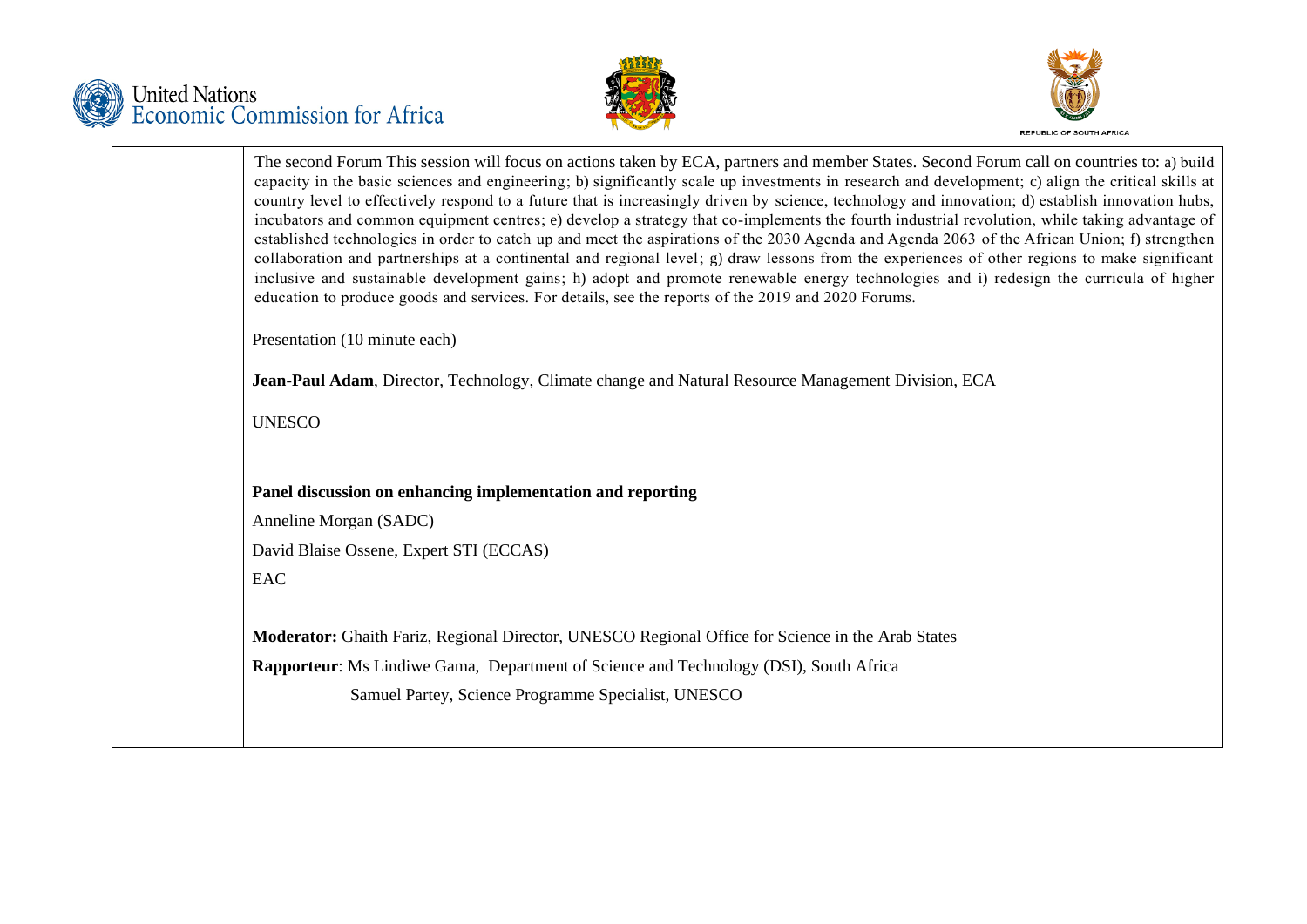

p.m.





11:30 a.m.–1 **High-level policy dialogue on design, implementation and evaluation of science, technology and innovation policies for the Sustainable Development Goals**

> The Addis Ababa Action Agenda underlined the importance of science, technology and innovation policies at the national level to ensure that science, technology and innovation serve as driving forces and enablers in fulfilling the 2030 Agenda for Sustainable Development. Similarly, the African Union Science, Technology and Innovation Strategy for Africa 2024, which forms part of the set of measures for the first phase of implementing Agenda 2063, has prioritized science, technology and innovation policymaking as one of the four pillars of this undertaking. The United Nations inter-agency task team on science, technology and innovation for the Sustainable Development Goals and the 10-member group appointed by the Secretary-General launched the science, technology and innovation road map initiative in pursuit of those same goals.

> This session will focus on tools and practices that countries have used to design, implement and monitor their national and regional science, technology and innovation policies and the spaces or flexibilities built in to enable the integration of regional and international dimensions and to respond to new challenges as they emerge, noting that policies have a horizon of between 5 and 20 years. They also address ways in which countries could enhance the design, efficiently implement, adequately track and evaluate their science, technology and innovation policies.

#### **Presentations (15 minutes each)**

- Mr Clovis Freire Junior, Economic Affairs Officer, UNCTAD, Switzerland
- Dr. Robert Ridley, Former Director of WHO/TDR and currently Vice-Chancellor, Unicaf University, Malawi
- Dr. Peggy Oti-Boateng, Director- Science, Policy and Capacity building, UNESCO, France

## **Panellists**

- Parfait Aimé Coussoud Mavoungou, Minister for Scientific Research and Technological Innovation, Congo
- H.E. Gabriel Changson Chang, Minister of Higher Education, Science and Technology, South Sudan
- H.E. José Mpanda Kabangu, Minister of Scientific Research and Innovation, Democratic Republic of Congo,
- Dr (Mrs) Wilhelmina Quaye, Director, Science and Technology Policy Research Institute, CSIR, Ghana
- Dr. Solomon Benor, Director General, Ministry of Science and Higher Education, Ethiopia
- Representative of SADC minister Higher Education, Namibia?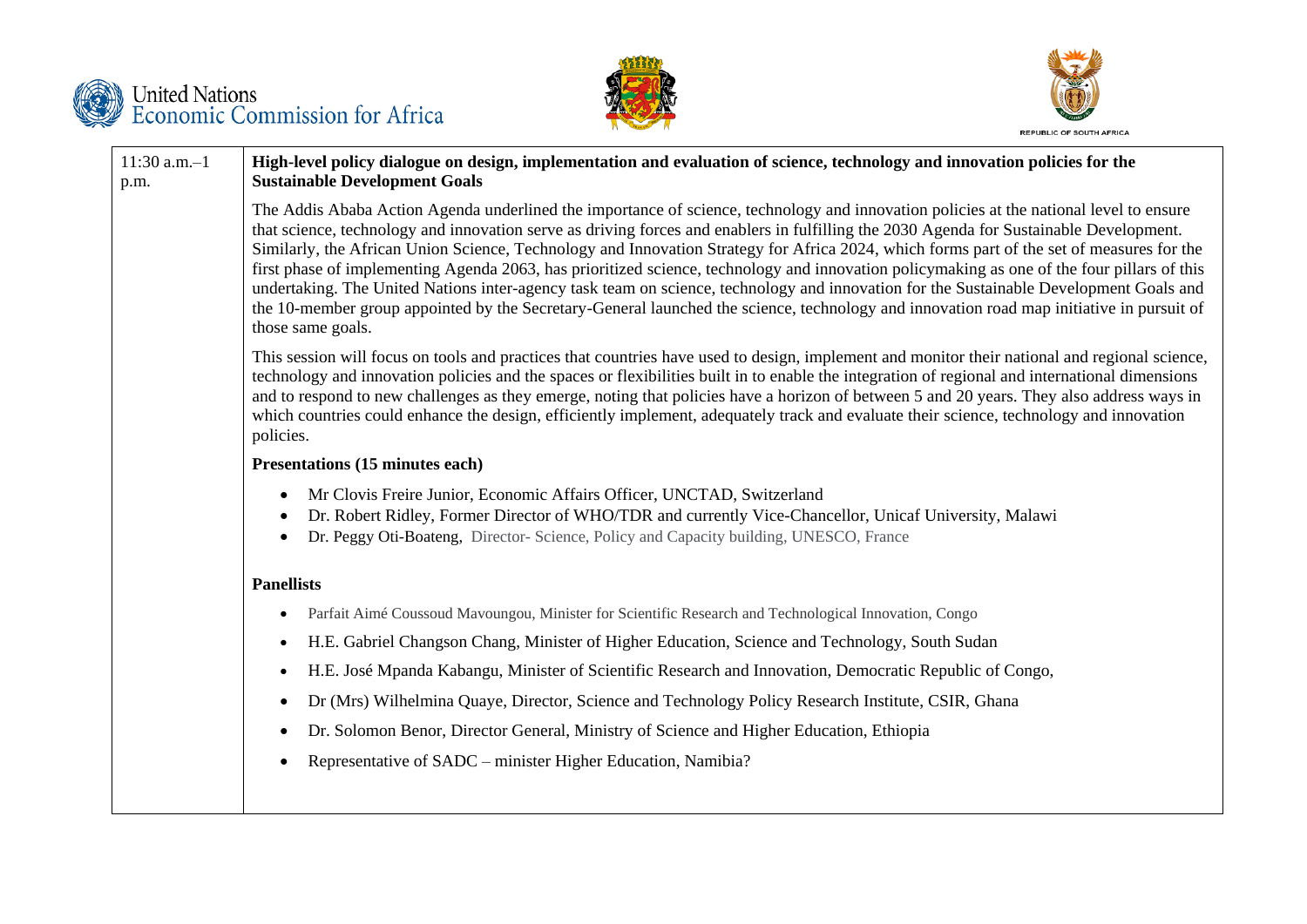





|              | <b>Moderator:</b> Ms. Karima Bounemra Ben Soltane,, Director of the African Institute for Economic Development and Planning (IDEP),<br>Senegal                                                                                                                                                                                                                                                                                                                                                                                                                                                                                                                                                                                                                                                                                                                                                                                                                                                                                                                                                                                                                                   |
|--------------|----------------------------------------------------------------------------------------------------------------------------------------------------------------------------------------------------------------------------------------------------------------------------------------------------------------------------------------------------------------------------------------------------------------------------------------------------------------------------------------------------------------------------------------------------------------------------------------------------------------------------------------------------------------------------------------------------------------------------------------------------------------------------------------------------------------------------------------------------------------------------------------------------------------------------------------------------------------------------------------------------------------------------------------------------------------------------------------------------------------------------------------------------------------------------------|
|              | <b>Rapporteur: UNESCO</b>                                                                                                                                                                                                                                                                                                                                                                                                                                                                                                                                                                                                                                                                                                                                                                                                                                                                                                                                                                                                                                                                                                                                                        |
| $1-2$ p., m. | Lunch                                                                                                                                                                                                                                                                                                                                                                                                                                                                                                                                                                                                                                                                                                                                                                                                                                                                                                                                                                                                                                                                                                                                                                            |
| $2-4$ p.m    | Parallel Session on emerging technologies for regional competitiveness and sustainable development                                                                                                                                                                                                                                                                                                                                                                                                                                                                                                                                                                                                                                                                                                                                                                                                                                                                                                                                                                                                                                                                               |
|              | Emerging technologies offer developing countries unique opportunities to catch up with leading countries and improve living standards in<br>ways that mature and tested technologies do not. Emerging technologies disrupt existing business models and systems (such as wireless<br>technologies and advanced energy technologies), open up new technological niches (such as mobile money, which works as a game changer<br>in poorer countries but serves as a mere add-on in more advanced countries) that allow less developed countries to leapfrog old technologies<br>(such as animal-drawn carts, landlines, thermal electricity generation stations), and reduce entry barriers through co-learning by both<br>developing and developed countries alike (such measures as the governance of cryptocurrencies and taxing of digital firms are being<br>implemented in rich and poor countries alike). The less developed countries, however, face the challenge of limited intellectual assets,<br>financial resources and key infrastructure, and also of the institutions needed to acquire, learn, use, manage and further upgrade new and<br>emerging technologies. |
|              | Panellists will draw on national, regional and international experience in considering, among others, the following topics:                                                                                                                                                                                                                                                                                                                                                                                                                                                                                                                                                                                                                                                                                                                                                                                                                                                                                                                                                                                                                                                      |
|              | How can Africa position itself to realize the promises of emerging technologies in advancing industrial development and economic<br>$\bullet$<br>growth (Goal 8), reducing food insecurity (Goal 2), reducing inequalities (Goal 10) and reducing environmental degradation (Goal<br>$13)$ ?                                                                                                                                                                                                                                                                                                                                                                                                                                                                                                                                                                                                                                                                                                                                                                                                                                                                                     |
|              | How can Africa best build the human, industrial and governance capacities needed to harness emerging technologies?<br>$\bullet$                                                                                                                                                                                                                                                                                                                                                                                                                                                                                                                                                                                                                                                                                                                                                                                                                                                                                                                                                                                                                                                  |
|              | What role should education, research and development institutions and the private sector play?<br>$\bullet$                                                                                                                                                                                                                                                                                                                                                                                                                                                                                                                                                                                                                                                                                                                                                                                                                                                                                                                                                                                                                                                                      |
|              | Where are the best opportunities for Africa and how can African countries set their priorities?<br>$\bullet$                                                                                                                                                                                                                                                                                                                                                                                                                                                                                                                                                                                                                                                                                                                                                                                                                                                                                                                                                                                                                                                                     |
|              | In the face of multiple technologies and their interdependencies, and given limited capacity in national government departments, how can<br>African countries design integrated national or regional strategies that address the needs of emerging technologies, that are inclusive?                                                                                                                                                                                                                                                                                                                                                                                                                                                                                                                                                                                                                                                                                                                                                                                                                                                                                             |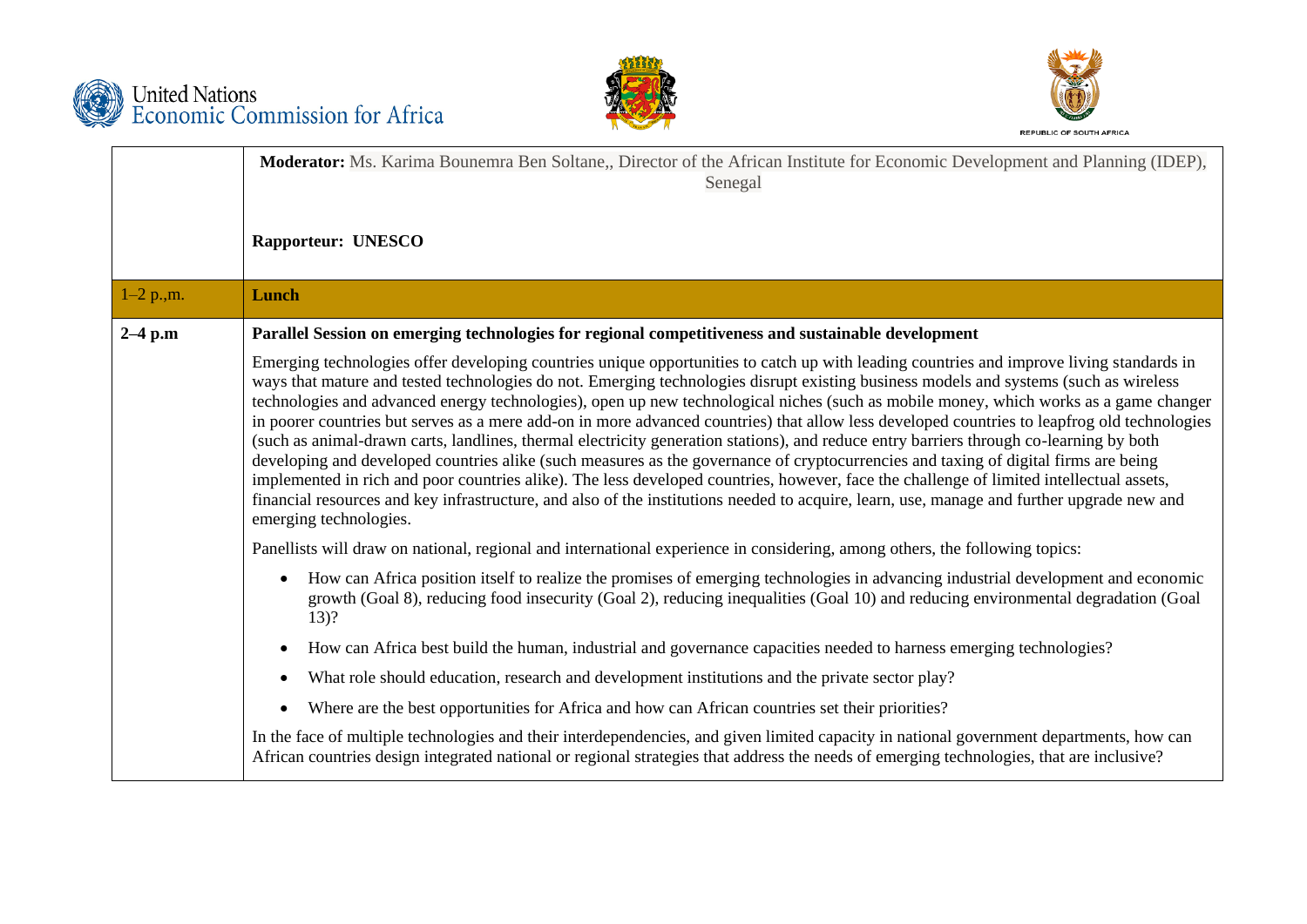





| $2-4$ p.m.   | The Future is Intelligent: A focus on AI                                                              | The Future is Nano: A focus on nanotechnology                                                                                                                   |
|--------------|-------------------------------------------------------------------------------------------------------|-----------------------------------------------------------------------------------------------------------------------------------------------------------------|
|              | <b>Presentations:</b>                                                                                 | <b>Presentations</b>                                                                                                                                            |
|              | Amani Abou, Director, Division of Water Sciences,<br>UNESCO – AI and Water Security in Africa         | UNESCO Chair in Nanotechnology and Nanoscience $-$ Prof<br>$\bullet$<br>Malik - South Africa                                                                    |
|              | Dr. Mousa Garba, Data Scientist, Paris, France.<br>$\bullet$<br><b>Panellists</b>                     | Nanotech Applications in Mineral Processing for enhanced<br>$\bullet$<br>Mineral Recovery - Tatenda C Madzokere, Midlands State<br><b>University</b> , Zimbabwe |
|              | Leon Juste Ibombo, Minister for Postal,<br>$\bullet$<br>Telecommunications and Digital Economy, Congo | <b>Panellists</b>                                                                                                                                               |
|              | Professor Raissa Malu, Director, Investing in People,                                                 | Mokhtar Sellami, Algeria<br>$\bullet$                                                                                                                           |
|              | Democratic Republic of Congo                                                                          | Dr, Adewale O Adeloye, Nigeria<br>$\bullet$                                                                                                                     |
|              | Dr. Chomora Mikeka, Director-, Ministry of Education,<br>$\bullet$<br>Science and Technology, Malawi  | Dr Maryse Dadina Nkoua Ngavouka, Diretor, IRSEN,<br>$\bullet$<br>Ministry of Scientific Research and Technological                                              |
|              | Noeline Raondry Rakotoarisoa, Division of Ecological and<br>Earth Sciences, UNESCO                    | Innovation, Congo                                                                                                                                               |
|              | Next Einstein Forum (Mme Therese Vanesa (UNESCO to                                                    | <b>Moderator:</b> Samuel Chigome                                                                                                                                |
|              | $\text{confirm})$                                                                                     | Rapporteur: DSI                                                                                                                                                 |
|              | <b>Moderator:</b>                                                                                     |                                                                                                                                                                 |
|              | Rapporteur: Mama Plea, Science Programme Specialist, UNESCO<br><b>UNESCO</b>                          |                                                                                                                                                                 |
| $4 - 5$ p.m. | Key messages of the day                                                                               |                                                                                                                                                                 |
|              | 26 February 2021                                                                                      |                                                                                                                                                                 |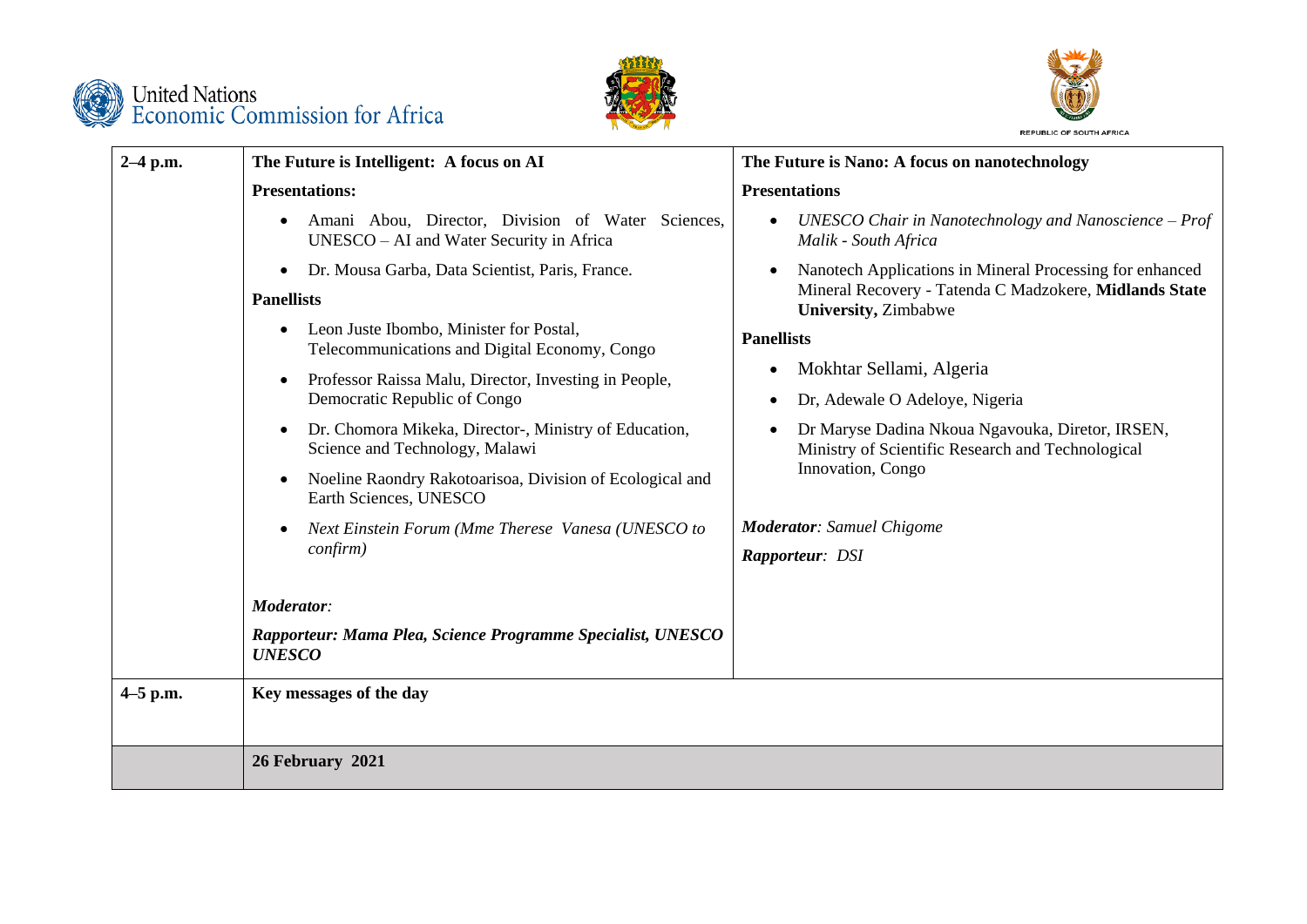





#### 9:30 a.m.–11:30 a.m. **High-level policy dialogue on advancing entrepreneurial universities in Africa to deliver the 2030 Agenda for Africa** Both the first and second Science, Technology and Innovation Forums underlined the importance of promoting innovation and entrepreneurship in higher education in Africa. In addition, higher education is seen as a key component of two of the four pillars of the African Union Science, Technology and Innovation Strategy for Africa 2024, namely, building technical competencies and promoting innovation and entrepreneurship. More important, the best teaching universities in the world are generally those that perform research at the frontiers of knowledge generation and contribute to the development of their regional and national communities and firms. While not all universities in a country are research and innovationintensive, the existence of universities that promote research, innovation and entrepreneurship is important to the scientific sector, industry and governments for different reasons. These include, among others, the quest for excellence in teaching and research, growth of innovative and competitive businesses, contribution to poverty reduction and export diversification. As such, advancing entrepreneurial universities in Africa would directly address poverty reduction (Goal 1), quality of education (Goal 4), decent work (Goal 8), industry and innovation (Goal 9) and collaborations and partnerships (Goal 17). Efforts in pursuit of these Goals will indirectly contribute to almost all the Goals. This session will address, among other topics: • The measures that governments are taking to ensure the emergence, promotion and growth of entrepreneurial universities; to encourage universities to include and advance entrepreneurship in teaching; to promote research and innovation; to ensure that university administrations, can:

staff and students are supported and empowered to attract

#### **High-level policy dialogue on technologies for improved healthcare outcomes in Africa: lessons from the COVID-19 pandemic**

The COVID-19 pandemic has exposed some of the weaknesses of healthcare systems in Africa. At the beginning of the pandemic, a majority of African countries lacked the capacity to simply test and detect the virus that causes COVID-19. Their health infrastructure is too weak to meet the needs of a pandemic, they are over-reliant on external sources for almost all medical supplies and their institutional coordination and collaboration are inadequate, with impacts on the effectiveness and efficiency of service provision. For instance, few countries are tracking the evolution and emergence of different strains of the virus and even fewer are participating in the discovery, development and production of vaccines and treatments and yet Africa has a predominantly young population that is increasingly well educated.

At the same time, African countries have also been innovative in their response to COVID19 and have often adapted technological solutions to address issues related to testing, contact tracing and the production and supply of personal protective equipment. Several African universities, firms and innovation hubs have showcased and brought to market products that have saved lives and created jobs and wealth.

This session focuses on well-being and health (Goal 3); it also look at the positive and negative impacts on education (Goal 4), poverty (Goal 1) and collaborations and partnerships (Goal 17) from a science, technology and innovation perspective. Some of the questions under discussion could include ways in which countries

- Mobilize and build adequate numbers of researchers in all areas of sciences – from natural sciences, health and veterinary to humanities and social sciences;
- Stimulate research, innovation and entrepreneurship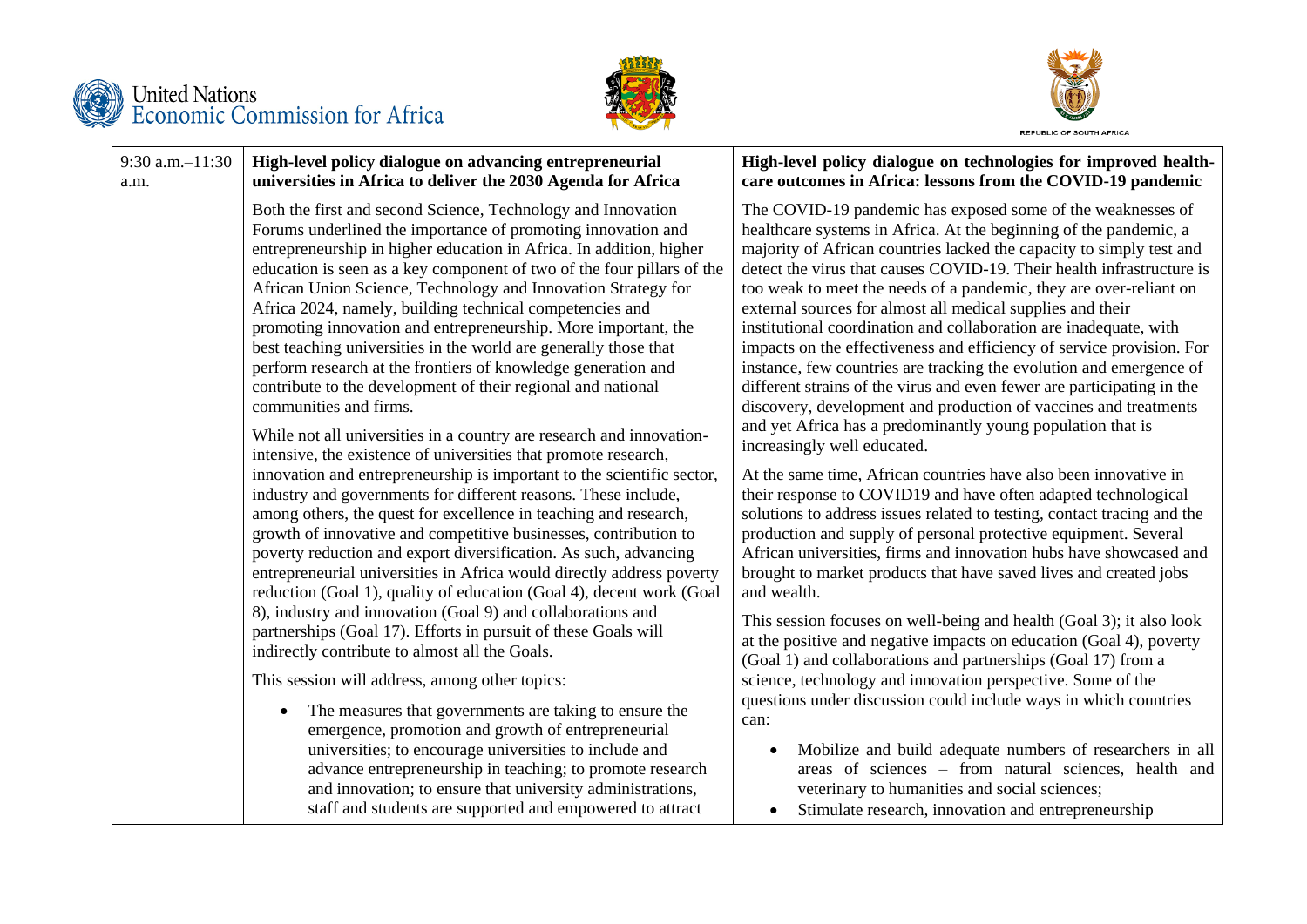





entrepreneurial talent from around the world; to achieve excellence and drive development in their regions

 The measures or efforts that are needed to strengthen institutional arrangements to drive technological and nontechnological innovations and entrepreneurship to boost job and wealth creation, to enhance competitiveness in trade and to attract investments through higher education, with a focus on universities

#### **Presentations**

- Dr. Martha Phiri, Director Human Capital, Youth and Skills Development, African Development Bank
- Prof. K. Dzimbo CEO Zimbabwe council for High Education/ Lead researcher Transformation of Universities

# **Panellists**

- H.E. Prof. (Dr,) Amon Murwira: Minister of Higher and Tertiary Education, Innovation, Science and Technology Development, Zimbabwe
- Ann Theresa Ndong Jatta, Regional Director and Representativem UNESCO Regional Office for Eastern Africa
- Dr (Mrs) Wilhelmina Quaye, Director, Science and Technology Policy Research Institute, CSIR, Ghana
- Dr. Norah Clarke, Director: Entrepreneurship, Universities, South Africa
- Mr.Wondwossen Belete, President Society for Technology Studies, Ethiopia
- Build the research and industrial development infrastructure needed to quickly bring life-saving solutions to market
- Design reliable domestic and regional supply chains to meet current and future healthcare needs
- Enhance the tracking of emerging health threats around the world and in Africa
- Ensure effective sharing of information, and coordination and service delivery
- Encourage and support co-inventing, co-innovation and codelivery of services to poorer communities by key science, technology and innovation stakeholders.

## **Presentations**

 Dr. June Madete, School of Engineering Kenyatta University, Kenya.

# **Panellists**

- Dr Palesa Sekhenjana, Human Sciences Research Council, South Africa Experience
- Prof. Christian Happi, Director, African Centre of Excellence of Excellence for Genomic of Infectious Diseases, Redeemer's University, Nigeria
- Moshe UN Technology Bank for the Least Developed Countries, Turkey

Moderator: Dimitri Sanga, Regional Director, UNESCO Regional Office for West Africa (Sahel), Senegal

Rapporteur: Hassan Nazar, UNESCO Senior Science Specialist, UNESCO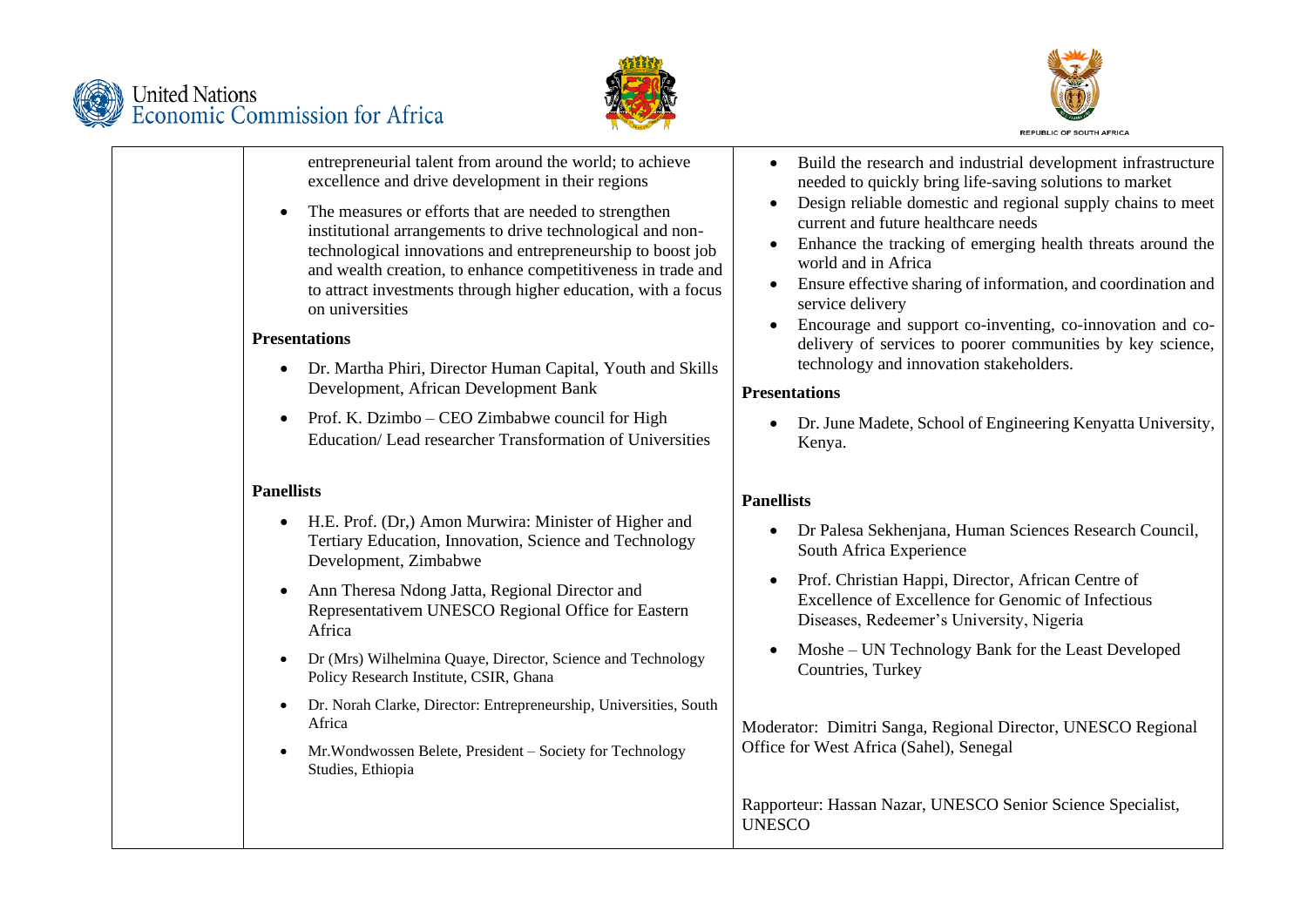





|              | Moderator: Thierry H. AMOUSSOUGBO, Head, E-learning &<br>Knowledge Management Division, African Institute for Economic<br>Development and Planning, ECA                                                                                                                                                                                                                                                                                                                                                                                                                                                                                                                                                                                                                                                                                                                                                                                                                                                                                                                                                                                                                                                                                                    |  |
|--------------|------------------------------------------------------------------------------------------------------------------------------------------------------------------------------------------------------------------------------------------------------------------------------------------------------------------------------------------------------------------------------------------------------------------------------------------------------------------------------------------------------------------------------------------------------------------------------------------------------------------------------------------------------------------------------------------------------------------------------------------------------------------------------------------------------------------------------------------------------------------------------------------------------------------------------------------------------------------------------------------------------------------------------------------------------------------------------------------------------------------------------------------------------------------------------------------------------------------------------------------------------------|--|
|              | Rapporteur: Ms Mandry Ntshani, Department of Science and<br>Innovation, South Africa                                                                                                                                                                                                                                                                                                                                                                                                                                                                                                                                                                                                                                                                                                                                                                                                                                                                                                                                                                                                                                                                                                                                                                       |  |
| $11:30$ am-1 | Policy Dialogue making Africa a global research and innovation hub                                                                                                                                                                                                                                                                                                                                                                                                                                                                                                                                                                                                                                                                                                                                                                                                                                                                                                                                                                                                                                                                                                                                                                                         |  |
| p.m.         | Africa has the fastest growing youthful and increasingly educated workforce in the world and among the fastest growing high education<br>sectors – rising from 2.2. million university students in 1991 to about 20 million in 2015) and boasted some 643 tech hubs in 2019 – up from<br>422 in 2018. The number and size of universities and research centres, and also of technology firms, have grown rapidly over the last<br>decade. Africa has all the key ingredients to become a global research and innovation hub to spur the transformation of the continent into a<br>top manufacturing centre and provider of value-added services. Notwithstanding the continent's low gross expenditure on research and<br>development (0.4 per cent of its GDP in 2019, far below the world average of 1.7 per cent and the 1 per cent target set by the African<br>Union), countries can employ strategies that have worked in other regions and elsewhere in Africa to expand research and development, in<br>particular in the business and public sectors, enhance the quality and quantity of education through partnerships and promote innovation,<br>entrepreneurship and technology acquisition in the academic, government and industry sectors. |  |
|              | The panel may consider different strategies for transforming Africa into a major research and innovation hub for the world, such as<br>enhancing higher education sectors (on the lines of Project 211 in China, which seeks to improve the quality of education, scientific<br>research, management and institutional efficiency of 100 universities and several disciplines for economic and social development),<br>innovative funding models (such as that of the Sao Paulo Research Foundation in Brazil, the Chile Foundation and the Finnish Innovation<br>Fund – SITRA). It may also explore the key role of science and technology agreements in attracting technology-intensive firms (such as the<br>aeronautics clusters in Morocco and the textile industry in Ethiopia) and the importance of international collaborations and alliances (such as<br>the space Industry in South Africa and health care in Kenya).                                                                                                                                                                                                                                                                                                                           |  |
|              | <b>Presentations</b>                                                                                                                                                                                                                                                                                                                                                                                                                                                                                                                                                                                                                                                                                                                                                                                                                                                                                                                                                                                                                                                                                                                                                                                                                                       |  |
|              | Amon Murwira: Minister of Higher and Tertiary Education, Innovation, Science and Technology Development, Zimbabwe                                                                                                                                                                                                                                                                                                                                                                                                                                                                                                                                                                                                                                                                                                                                                                                                                                                                                                                                                                                                                                                                                                                                          |  |
|              | Innovation for National Sovereignty: Why Investing in Research and New Technologies Matters,<br>Prof. John Ouma Mugabe, University of Pretoria, South Africa                                                                                                                                                                                                                                                                                                                                                                                                                                                                                                                                                                                                                                                                                                                                                                                                                                                                                                                                                                                                                                                                                               |  |
|              | <b>Panellists</b>                                                                                                                                                                                                                                                                                                                                                                                                                                                                                                                                                                                                                                                                                                                                                                                                                                                                                                                                                                                                                                                                                                                                                                                                                                          |  |
|              | Bruno Jean Richard Itoua, Minister for Higher Education, Congo<br>$\bullet$                                                                                                                                                                                                                                                                                                                                                                                                                                                                                                                                                                                                                                                                                                                                                                                                                                                                                                                                                                                                                                                                                                                                                                                |  |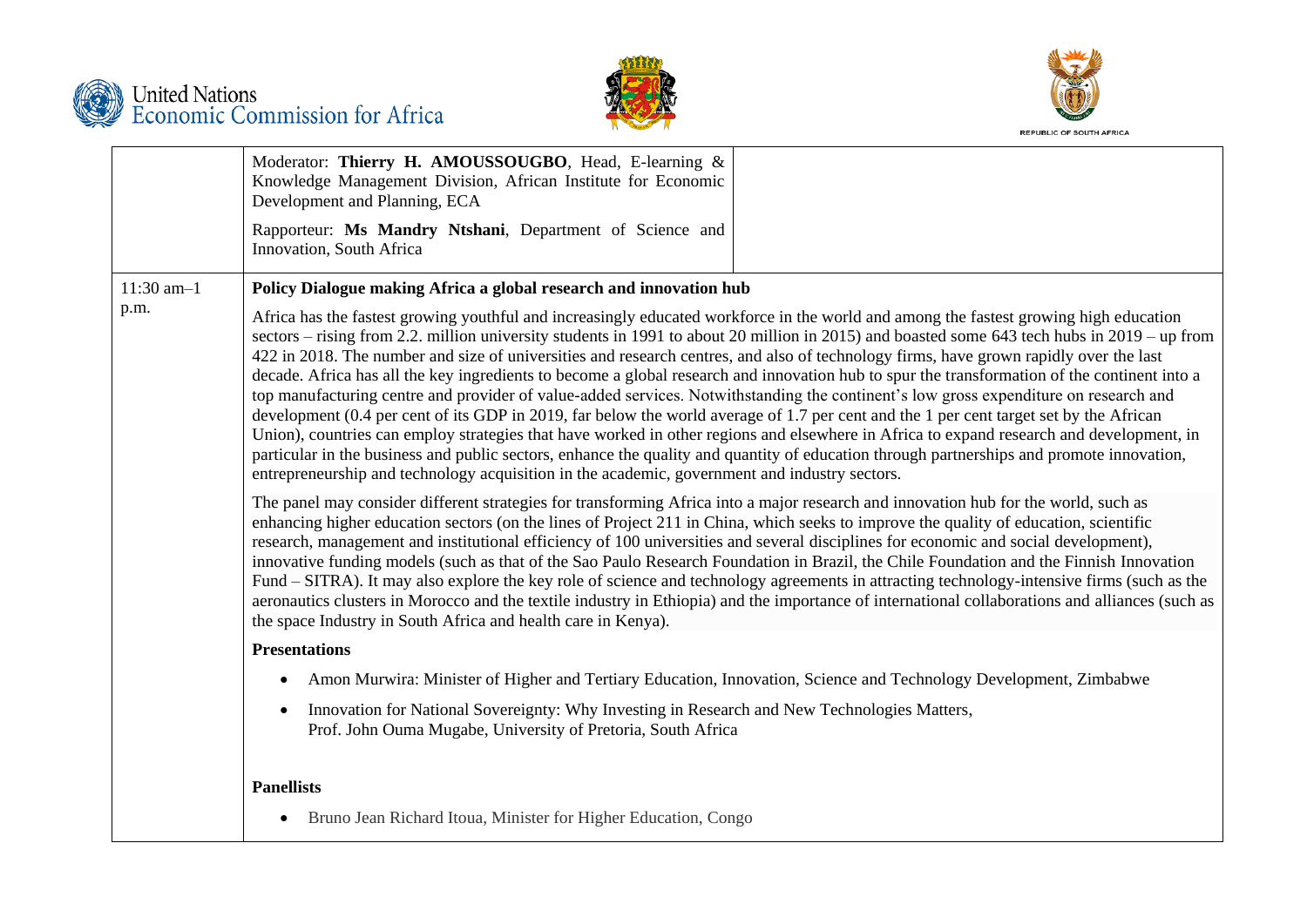





|              | Professor Hubert Gijzen, Regional Director and Representative of UNESCO, Regional Office for Southern Africa<br>٠                                                                 |
|--------------|-----------------------------------------------------------------------------------------------------------------------------------------------------------------------------------|
|              | Prof Owono Onana Charles, University of Montagnes, Cameroon,<br>$\bullet$                                                                                                         |
|              | $\bullet$                                                                                                                                                                         |
|              | Moderator: Jean-Paul Adam, ECA.                                                                                                                                                   |
|              | Rapporteur: Anthony Muduekwe, Science Programme Specialist, UNESCO                                                                                                                |
| $1-2$ p.m.   | Lunch                                                                                                                                                                             |
| $2-2:30$ pm  | Key messages of the Third Africa Regional Science, Technology and Innovation Forum                                                                                                |
|              | Parfait Aimé Coussoud Mavoungou, Minister for Scientific Research and Technological Innovation, Congo<br>٠                                                                        |
|              | Moderator: Jean-Paul Adam, Director - Technology, Climate Change and Natural Resource Management, ECA<br>$\bullet$                                                                |
| 2.30-3.30 pm | <b>Bootcamp Presentation</b>                                                                                                                                                      |
|              | This session will showcase and recognize outstanding concepts and performance among the innovative youth teams from the STI Forum<br>Bootcamp 2021 (five to eight teams)          |
|              | Minister of Higher and Tertiary Education, Innovation, Science and Technology, Zimbabwe, Professor Amon Murwira<br>Recognizing exceptional performers (e.g. students and leaders) |
|              | The Minister for Scientific Research and Technological Innovation, Republic of Congo, His Excellence Parfait Aimé Coussoud Mavoungou,<br>$\bullet$                                |
|              | Recognizing outstanding teams (projects)                                                                                                                                          |
|              | <b>Moderators: Jean-Paul Adam</b>                                                                                                                                                 |
|              | Proceedings: Victor Konde and Martiale Zebaze Kana                                                                                                                                |